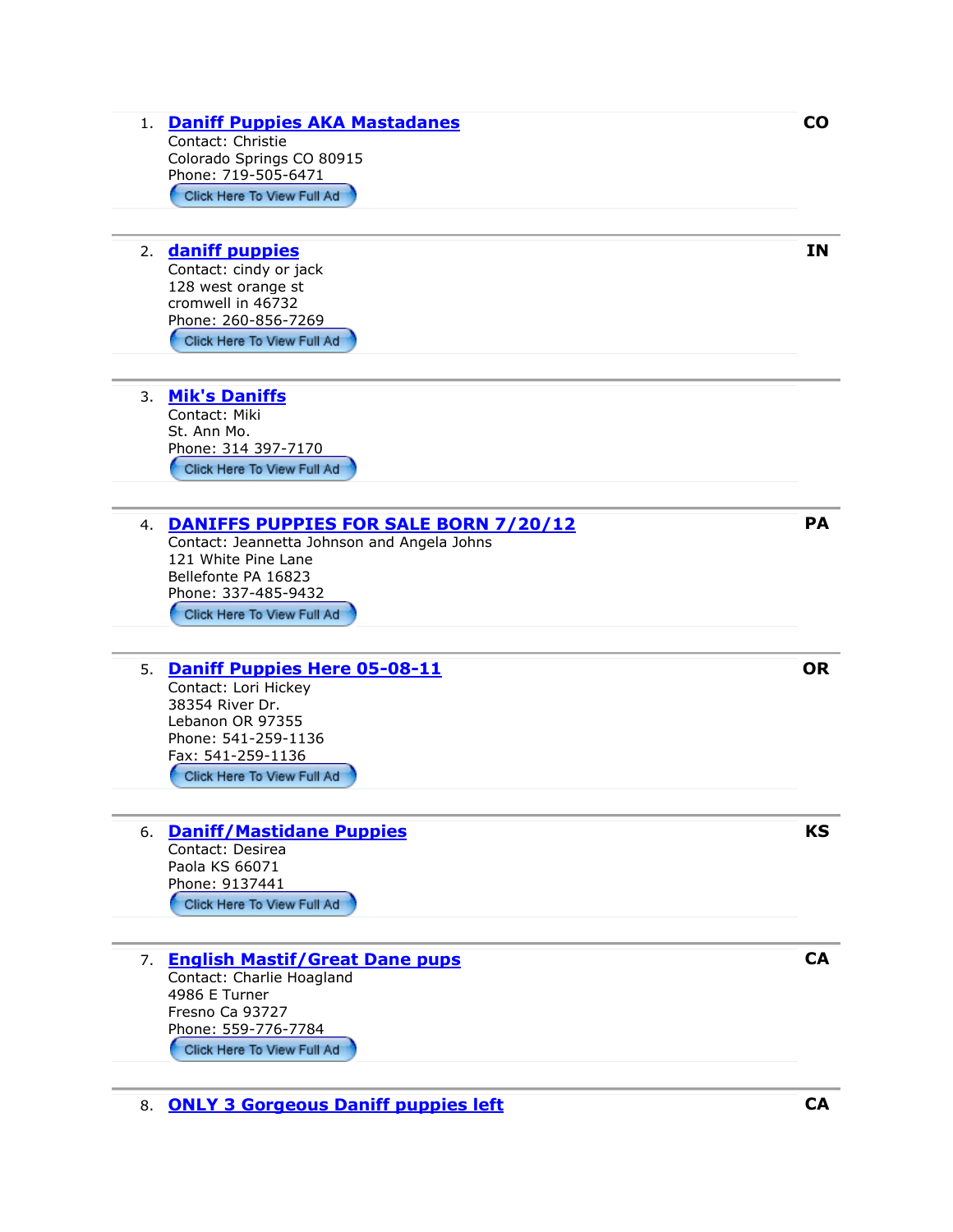Contact: AV Corona CA Phone: 760-828-6932

| 9. Gladiator Dane / Daniff Stud Wanted<br>Contact: Katie<br>Or 97850<br>Phone: 541-786-0096<br>Click Here To View Full Ad                                                                                | <b>OR</b> |
|----------------------------------------------------------------------------------------------------------------------------------------------------------------------------------------------------------|-----------|
|                                                                                                                                                                                                          |           |
| 10. DANIFF PUPPIES FOR SALE: Born May 2013<br>Contact: Deb & Doug Block<br><b>Central Illinois</b><br>IL<br>Phone: 309.369.6438 or 369.8967<br>Click Here To View Full Ad                                | IL.       |
| 11. Daniff Puppys!<br>Contact: Ryan<br>Idaho Falls ID 83404<br>Phone: 208-521-3561<br>Click Here To View Full Ad                                                                                         | ID        |
| 12. Daniffs for sale(great dane, english mastiff<br>Contact: Jason Bruce<br>3110 webster rd.<br>glade hill va 24092<br>Phone: 540-797-0188<br>Click Here To View Full Ad                                 | <b>VA</b> |
| 13. Daniffs Next july 2012 - Neo daniff May 2012<br>Contact: Maria Duarte<br>Calexico CA 92231<br>Phone: 760-592-3307<br>Click Here To View Full Ad                                                      | <b>CA</b> |
| 14. DANIFF PUPPIES (Great Dane X English Mastiff) Ready July 2011<br>Contact: Colleen Robinson<br>809 East Pittsburgh Street<br>Greensburg PA 15601<br>Phone: 724-837-4611<br>Click Here To View Full Ad | DΔ        |
| 15. Daniff Puppies<br>Contact: Kris Barrow                                                                                                                                                               | <b>CA</b> |

709 Auburn Court Vallejo CA 94589